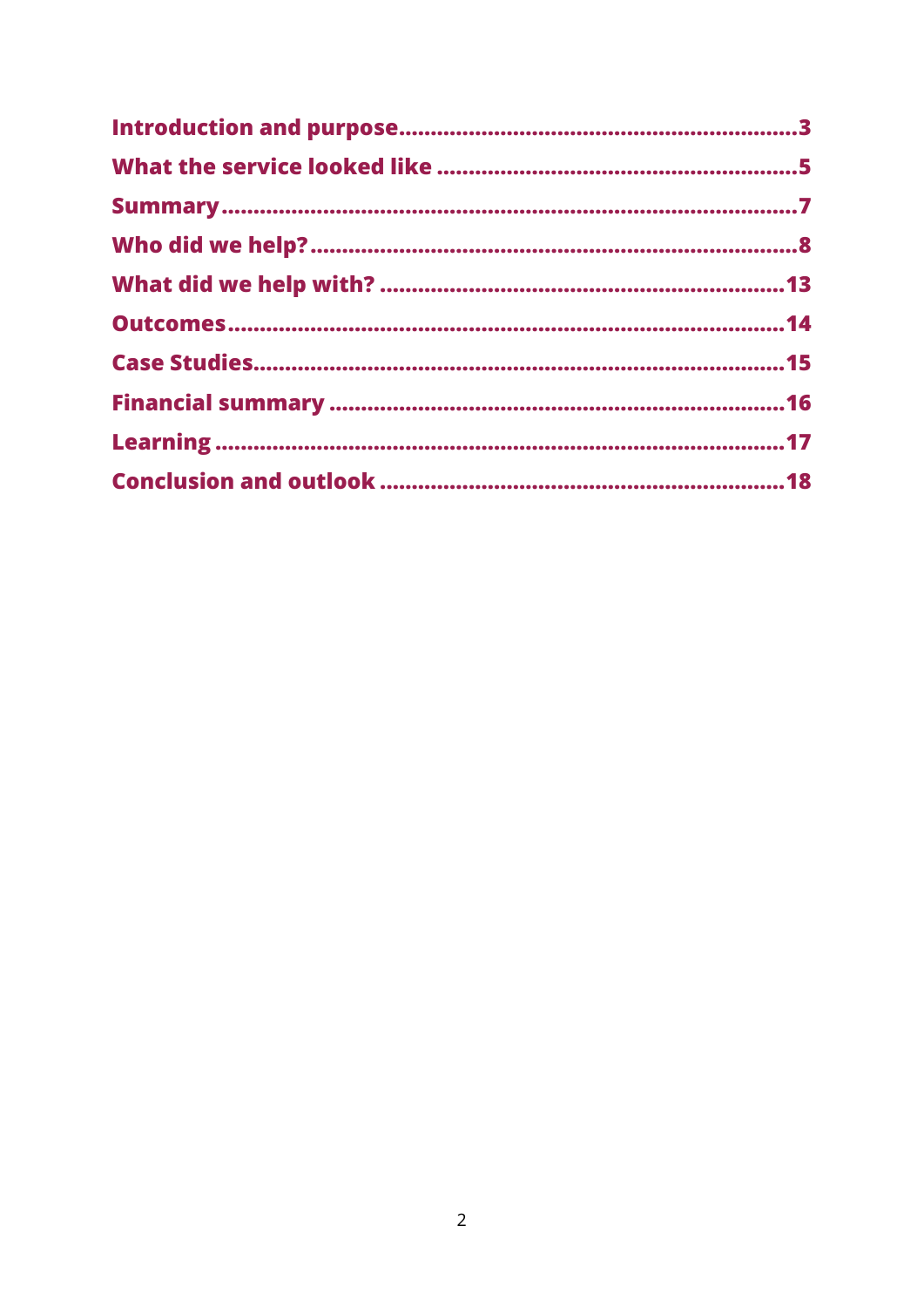#### <span id="page-2-0"></span>**Introduction and purpose**



We cover all areas of Arun and Chichester.

Having trialled services that included advisers being able to visit clients in their own homes over many years, it became clear that a holistic service was needed that could support clients with disabilities/long-term health conditions or caring commitments with all advice topics, take on casework as appropriate and have the knowledge to deal with complex situations.

The recruitment process allowed us to use both internal staff with different levels of experience and 1 FTE role being fulfilled by an external candidate, who completed the training programme very quickly. The rest of

the training time could then be used to conduct joint home visits to encourage peer support and knowledge sharing, and establish guidelines and procedures that promoted the safety and wellbeing of both clients and our staff.

Each adviser was assigned wards within Arun and Chichester that they had responsibility for, including promoting the service, which involved building relationships with referrers. Printed flyers were created which were shared with organisations to give to potential clients, as well as being displayed in our centres and outreaches. Our team of 120 volunteers within our core advisory service have also been key in highlighting the service to those who call, email or webchat with us because they can't get in to receive face-to-face advice, as well as identifying clients that have found it difficult to attend or mention relatives or friends that need advice but can't come into our centres.



The outbreak of COVID-19 meant that all our services had to adapt, and new procedures were developed to ensure we could still support clients who needed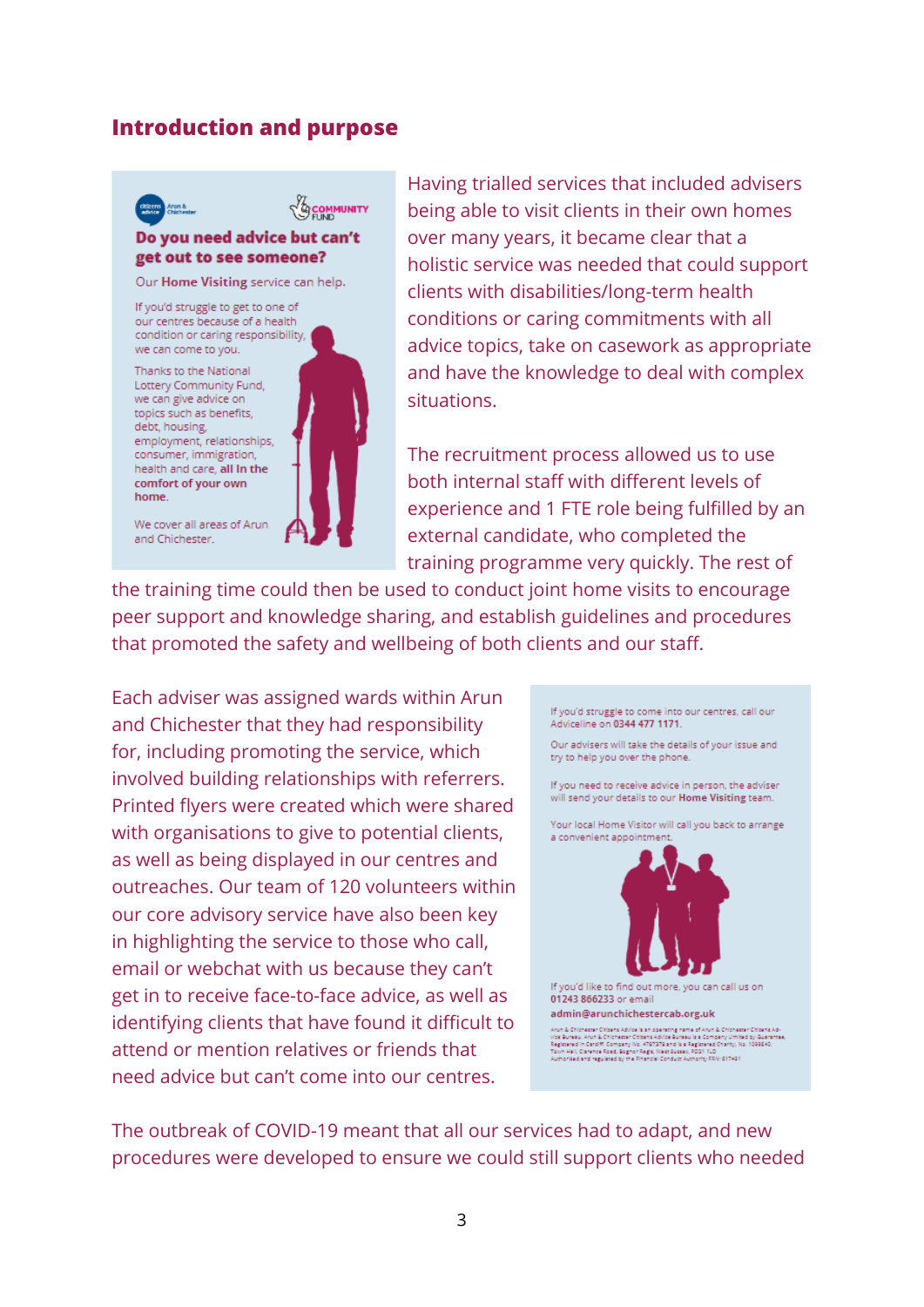advice remotely. Since 23<sup>rd</sup> March 2020, all our teams have been working remotely. New funding pots and services have emerged that have enabled us to deliver new aspects of support to those that need it. Many people's mental health has also declined, and some have developed new mental health issues because of the effects of COVID-19 and lockdown, and this has meant clients who may otherwise have been considered capable, have needed extra support to access the help they require.

We briefly returned to office working in September 2020 while infection rates were low in the area but discovered that many people with disabilities/long-term health conditions or caring commitments continued to shield and did not want to access face-to-face services. Some also confirmed that they would not welcome an adviser into their home at this time due to the risk of infection. Many staff and volunteers within our service had to also consider the risk to themselves and their household and felt home-working was still appropriate. As an increase in infection rates then followed, it was deemed appropriate to return to remote working but with the knowledge that we had made our offices COVIDsecure and had all the PPE required for our staff to deliver home visiting at a later date.

The priority of the home visiting team has been to ensure that their client demographic is still able to access the advice, support and services they need. To ensure we reach as many people as possible, we created an online third-party referral route which allows frontline workers to send referrals to our team. Since its launch, we've received referrals to the service from organisations such as Adult Social Services, charities offering support to carers, food banks and homeless services.

The pandemic has allowed us to build stronger links with other organisations and offer new ways of supporting clients which will be vital as we continue to lockdown and consider clients who will not want face-to-face contact for a long time to come.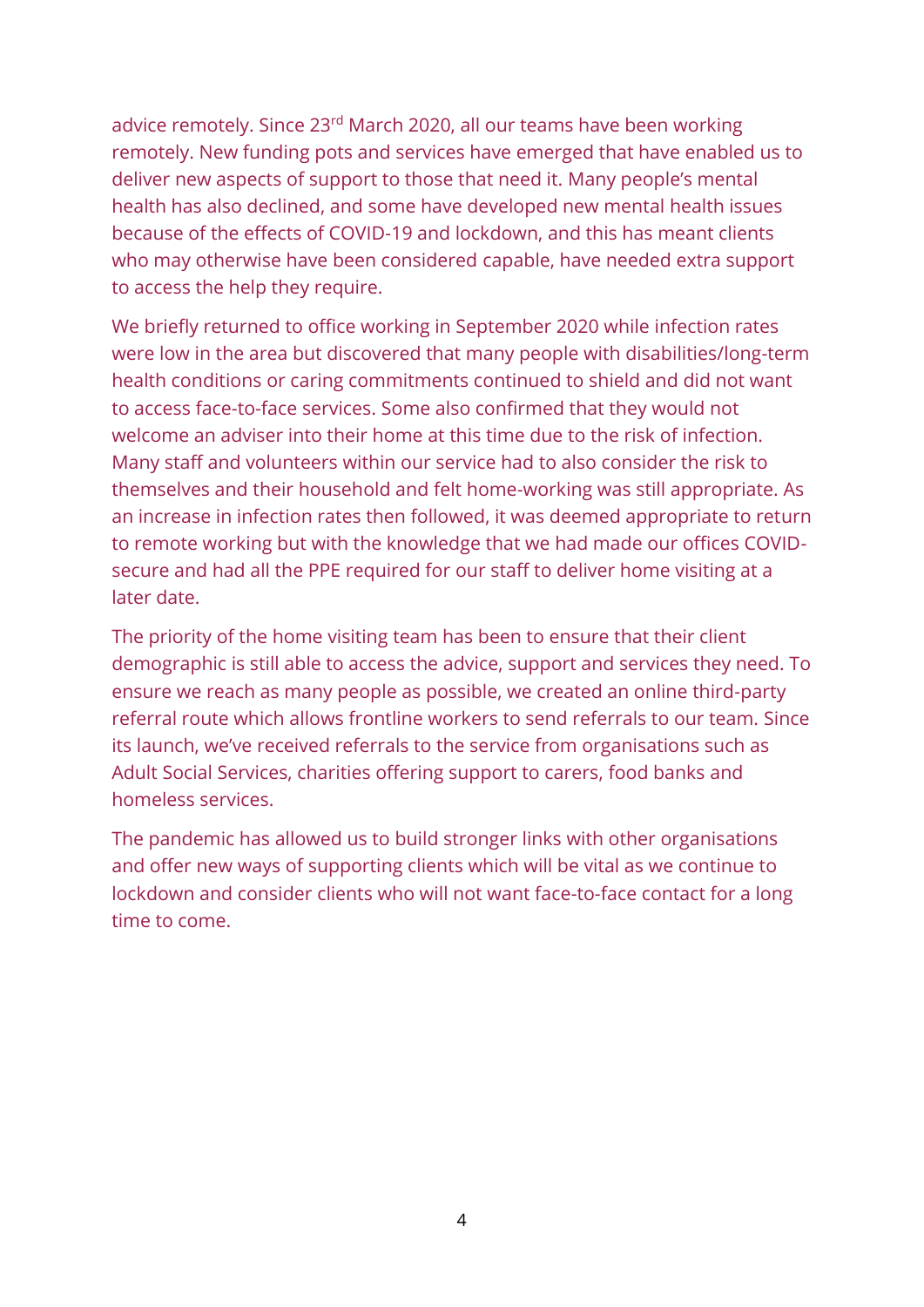## <span id="page-4-0"></span>**What the service looked like**

For the launch in January, we offered bookable appointments with each adviser over the course of the week. Some clients may have already been "triaged" by volunteer advisers and established they were appropriate to be seen by the team, whilst some clients were referred by other organisations and the team member would call the client to discuss their needs and arrange an appointment.

> Advisers would agree with the client the extent to which they would take the case on; some clients just required guidance whilst some required phone calls made, or letters written on their behalf. Being in the client's home allowed advisers to have access to the documents the client may not have thought were necessary to the advice-giving process, which otherwise may have caused delays. It also allowed the adviser to understand more about the client's circumstances, such as the aids and adaptions they used or lacked within their home.

Advisers set tasks for themselves through our confidential systems to ensure they followed up with clients to see if the advice had resulted in a favourable outcome or if any further advice was needed following their initial session.

Since just before the announcement of the first lockdown, home visiting ceased to due the risk to advisers and clients alike. Whilst we established the practical aspects of working from home, all paid staff were asked to help cover all previously booked appointments as well as answering calls on our Adviceline, which saw the greatest number of calls in history on the morning after the first lockdown was announced. The management team distributed equipment to volunteers and staff to ensure going forward we were able to support as many clients as possible.

This meant that the home visiting team had provided support to some clients who would fall outside of their usual demographic whilst the remote service established but still followed their usual processes of giving quality advice and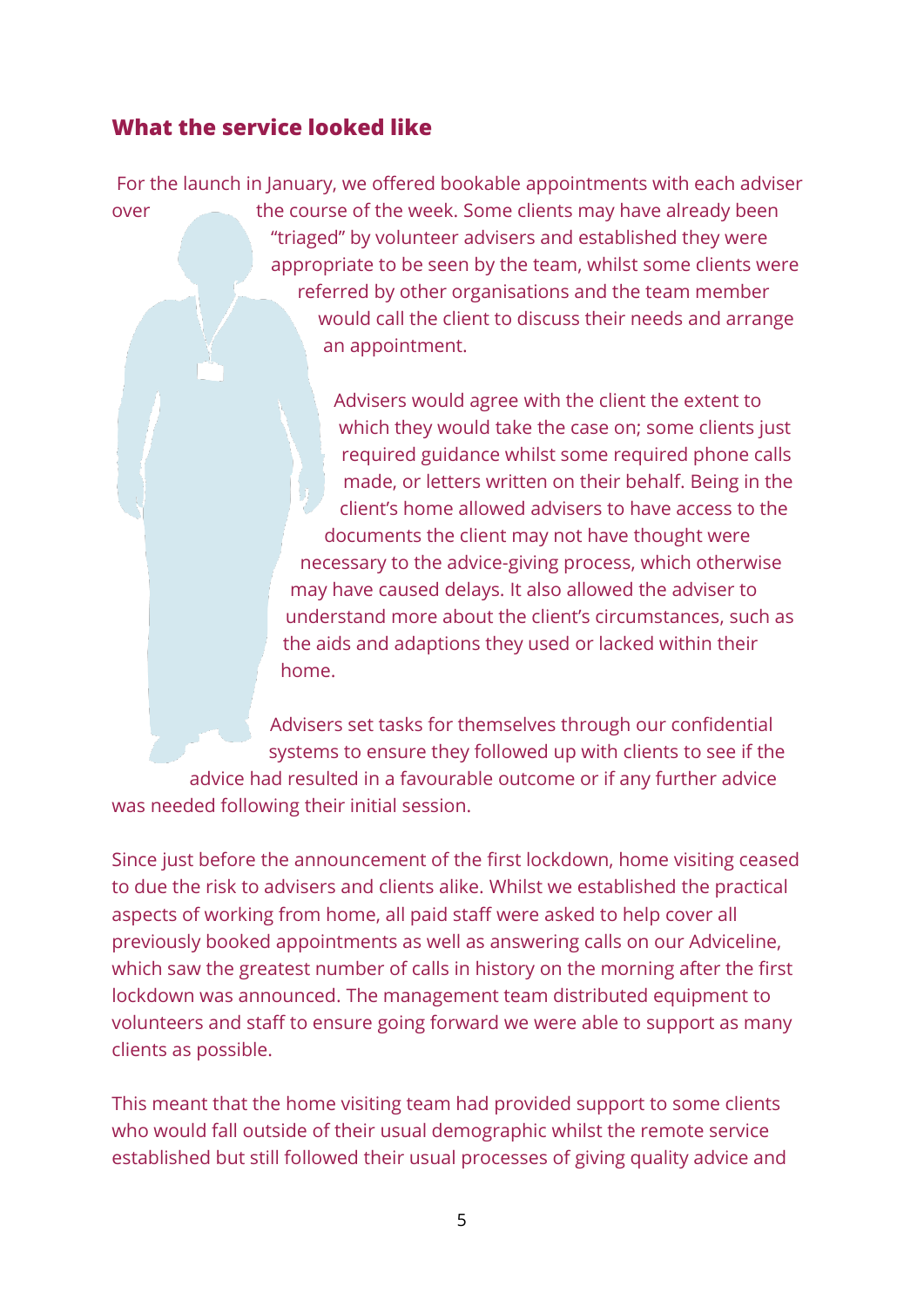recognising where a client needed further support. The data gathered therefore shows clients who fit our usual criteria but also some additional clients who required support.

Our telephone line is shared with our neighbouring Citizens Advice service (Citizens Advice in West Sussex (North, South, East)), we also provided support to clients who lived elsewhere in West Sussex. As this service does not offer a similar home visiting service, the expertise of advisers who deal with those with disabilities/long-term health conditions and carers on a regular basis has been a very welcome addition and again, has allowed the volunteer force of both teams to focus on providing support to those without disabilities or caring responsibilities.

The team have created new ways to support clients remotely, such as creating versions of forms that can be completed by the adviser online and then posted to the client to send in paper format to submit.

Our Social Prescribing service in the Littlehampton area has also provided numerous referrals for the team and has demonstrated a terrific joined-up approach to client support, with the Social Prescriber focussing on improving wellbeing while the adviser supported with advice needs.

We were able to ensure our clients that were "clinically vulnerable" were able to access services to pick up food or prescriptions, including linking with our local authority Community Hub providing food parcels and our local foodbanks. We were also successful in funding bids for support with fuel costs and, more recently, costs associated with Winter hardship. Our volunteering team has supported with the delivery of "baby bundles", food parcels and topping up key meters in the absence of other services.

Funding received through BEIS has also allowed us to look at the barriers disabled people may be facing in accessing advice at this time, know as the Innovation Project. The project worker has been working closely with the home visiting team to understand and overcome barriers, create more accessible content and encourage advising in new ways. Through this, the team have started to implement an easy-to-use video service, which allows screen sharing which has greatly aided remote form filling and again, has allowed us to see the aids and adaptions clients have (or don't have) in the home, and fetch paperwork as needed.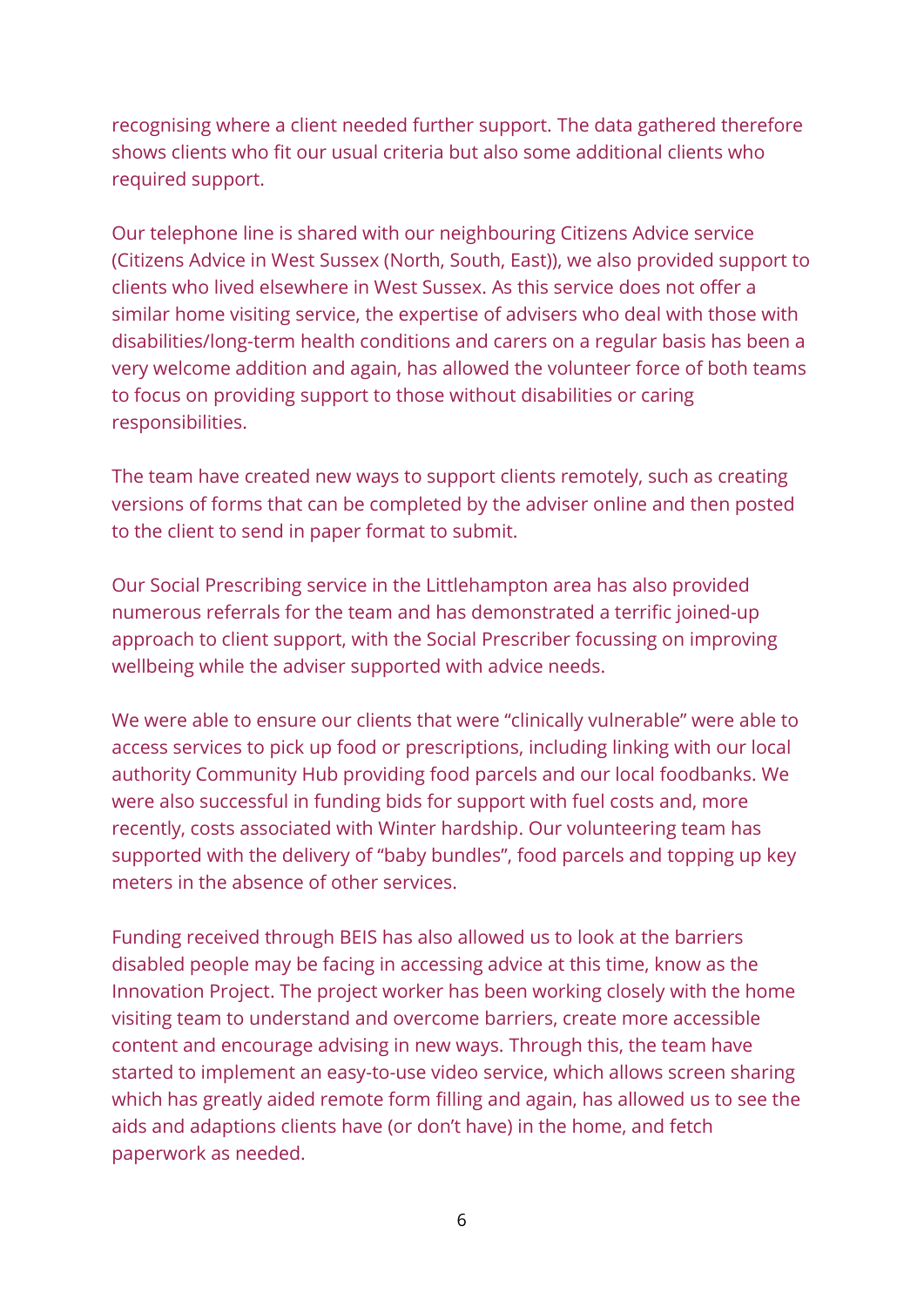## <span id="page-6-0"></span>**Summary**

- 376 clients helped from within our project demographic
- An additional 130 clients helped
- 1,579 issues helped with including 879 benefit-related issues
- £611,851 in financial outcomes for clients
- Press release at service launch published in local papers, on our website and social media channels
- 120 volunteers involved in the process of promoting and referring into the service
- 16 clients recorded as carers
- 100% of clients surveyed had an improvement in their Short Warwick-Edinburgh Mental Wellbeing Scale scores, with the greatest improvement on "I've been thinking clearly"
- 97% rated their overall experience of the service as "very good"
- 92% of target met in terms of client numbers including 1 month dedicated to training and being unable to offer a face-to-face service for approximately 9 months
- Kept up to date on all legislative changes including continuous changes through lockdown and the pandemic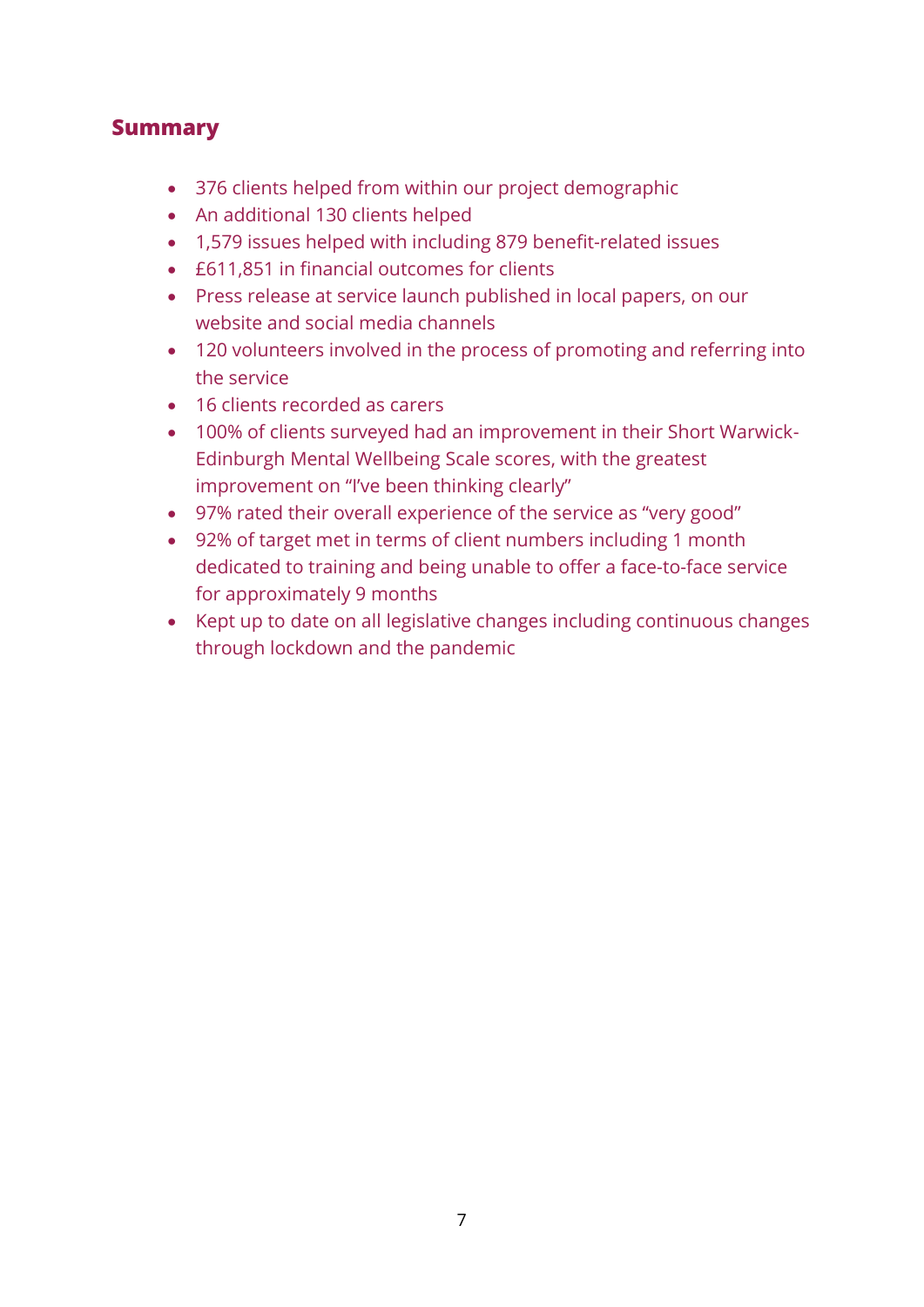#### <span id="page-7-0"></span>**Who did we help?**



Being able to help clients of all ages was a factor we felt was very important in the project and the numbers reflect the need of the service for all ages. Prior projects have been restricted to those of pension age only but for this project, our highest numbers have come from those aged 50-54.

We have also been able to support teenagers and those in their twenties which historically is an age group that does not engage greatly with our services so we feel this is a great achievement.

This has meant that our advisers have had to keep up to date with the

changes for both working age and pension age people in relation to benefits and social support.



As expected during the pandemic, the majority of clients were assisted by the telephone.

Through work with our Innovation Project, we expect the contact for clients supported under the home visiting funding to have increased contact via video call. We also hope that we can increase face-to-face contact later in the year.

The administration time reflects the time taken to review files, write letters/emails on behalf of clients,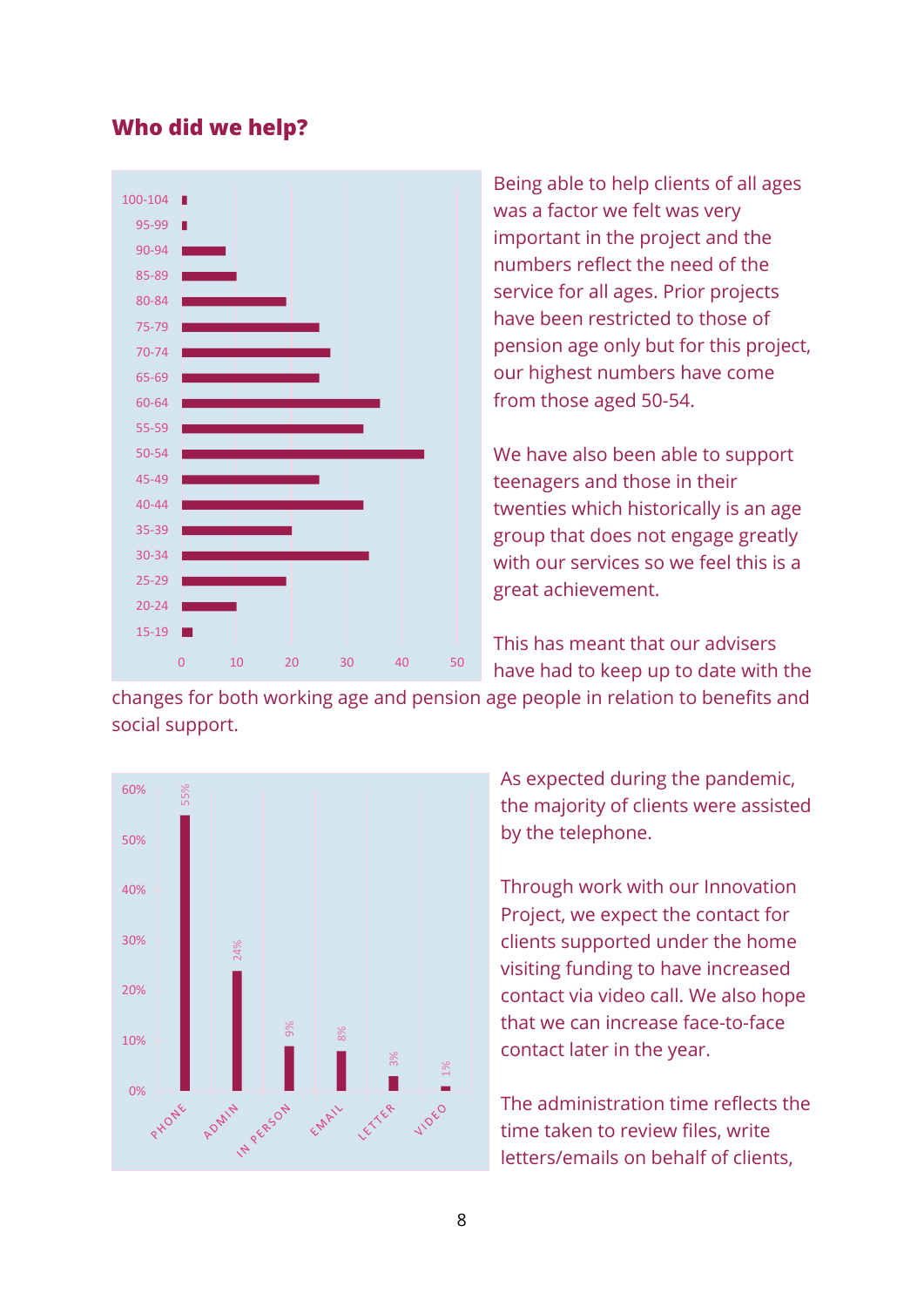

contacting third party organisations or processing incoming correspondence. As the client groups supported by the funding often require a more "hands on" approach, this is higher than the admin time required of our generalist advice service.

The gender split of the clients

remains close to even, which again tells a different story to previous home visiting projects where we have restricted the topic or advice subject and has previously showed a larger female majority.

As has been seen across our entire service, many clients do not relate to the label of disability and identify as having a long-term health condition instead. It's often the case that our clients aren't sure if they meet the definition of disability but appear to meet the Equality Act 2010 definition on further exploration. Part



of the work we do is highlighting disability discrimination and the duty services have to make reasonable adjustments to help disabled clients. If clients don't know they fall under the definition of disability, they may be unaware of when they're being discriminated about. As our organisation

follows the social model of disability, we're always looking to champion the rights disabled people have in having barriers reduced or removed.

Now having the data about our disabled clients that have accessed the service, we can consider how we can continue to improve to make our service more accessible in future, both in lockdown and thereafter, taking into consideration the clear barriers our clients may be facing.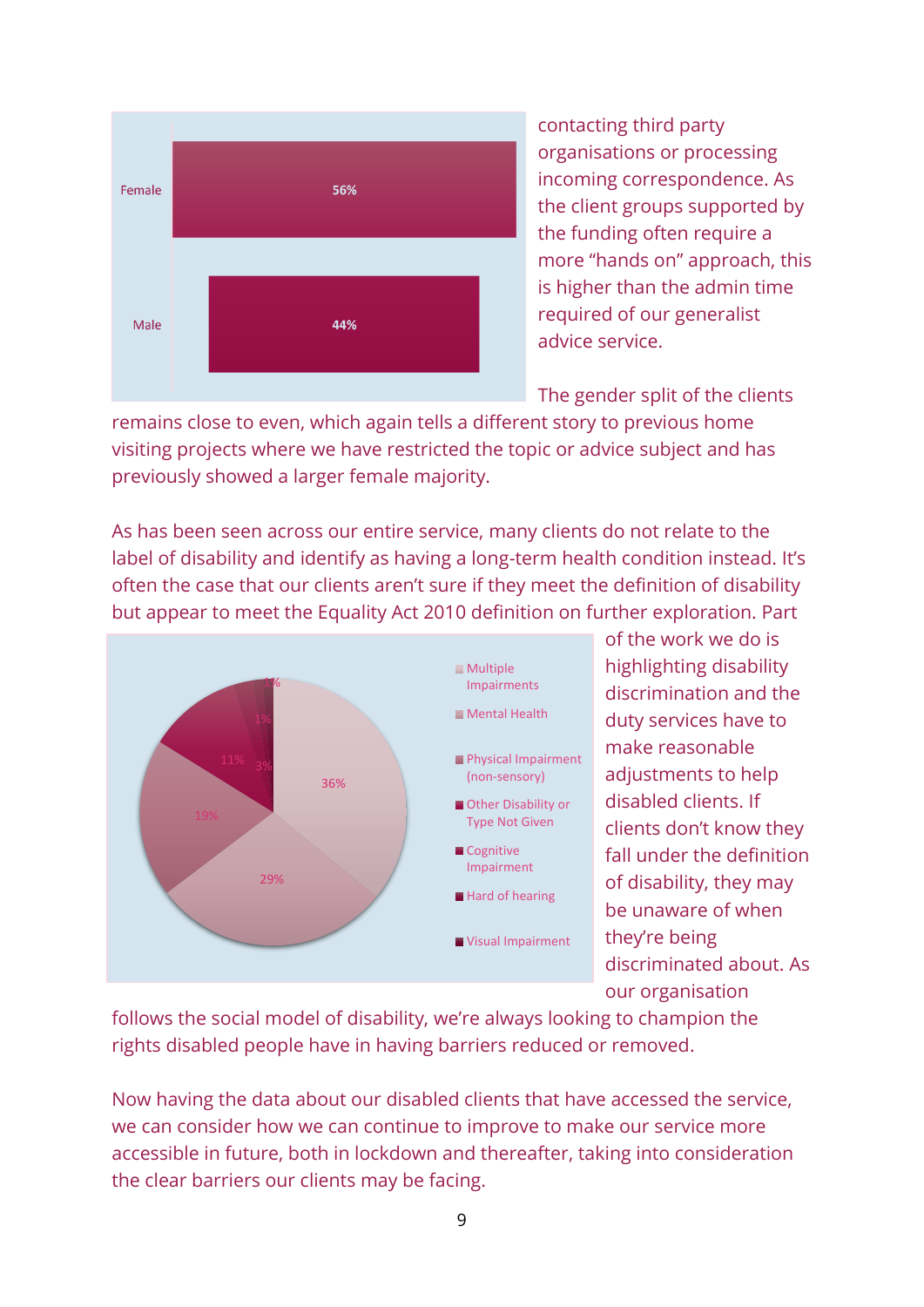

Whilst the majority of our clients have been contacting us directly, we've also received referrals from other organisations who have been supporting individuals. Our biggest referrers are social prescribing teams, both from our internal team that covers Littlehampton and the service delivered by the local authority in the Chichester district. As the focus of social

prescribing is improving wellbeing, the volume of referrals from social prescribing services demonstrates the strong link being wellbeing and advice.

Whilst the majority of clients have been White-British, we have also supported clients who were White-Gypsy/Irish Traveller, Asian, Black-African and mixed race. Due to the known disparities the BAME communities have experienced during the pandemic, we will consider how we can target clients from the BAME community in the year 2021. We will promote the availability of our translation services, including our new video BSL service and access to the Relay service.

Of the data recorded, 31% of clients lived in a local authority or housing association owned property, 27% of clients lived in private rented accommodation and 27% either owned their home outright or had a mortgaged property. More than a third of clients (37%) lived in single person households, meaning our advice during lockdown became even more significant, as we were also ensuring the client was connected with services so that they didn't feel lonely or isolated, as well as accessing all the essential services they needed.

The following table demonstrates the wards the clients helped live in. The areas with values of 1 or less have been removed. This shows that the majority of clients remained within Arun & Chichester, but with some expansion into other areas of West Sussex as clients have been accessing advice through our shared Adviceline with our partners in West Sussex. As we will be unable to offer document pick up or home visits in areas outside of Arun and Chichester, as lockdown is lifted, we plan to appropriately close the out of area cases or handover to caseworkers in other areas, ensuring clients have had all the help they need or are supported to access other services.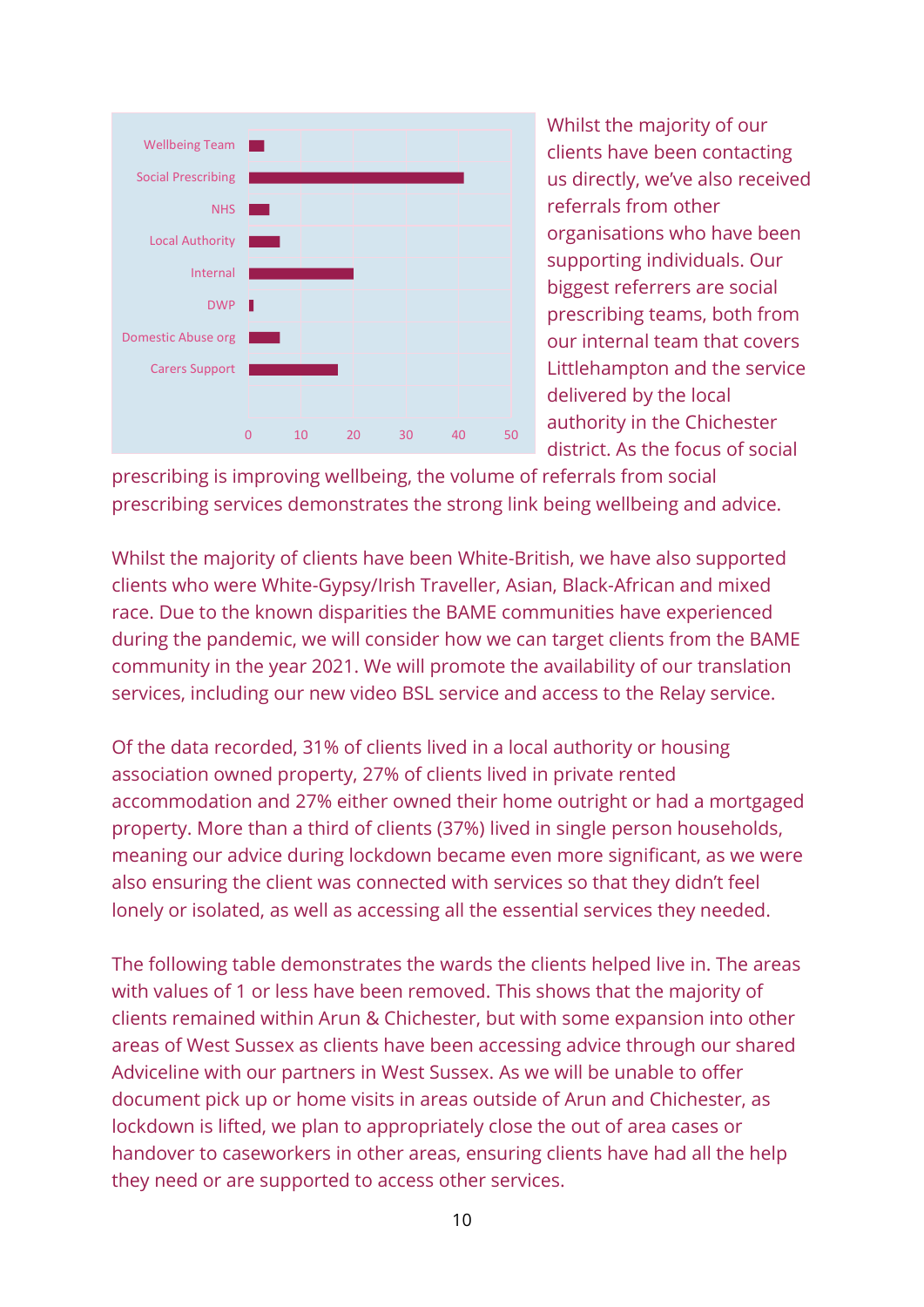| <b>Local Authority Ward</b>  | <b>Local Authority   Clients</b> |                 |
|------------------------------|----------------------------------|-----------------|
| Courtwick with Toddington    | Arun                             | 22              |
| <b>River</b>                 | Arun                             | 22              |
| <b>Marine</b>                | Arun                             | 17              |
| The Witterings               | Chichester                       | 16              |
| <b>Chichester East</b>       | Chichester                       | 12              |
| <b>East Preston</b>          | Arun                             | 12              |
| Pagham                       | Arun                             | 10 <sup>1</sup> |
| <b>Chichester South</b>      | Chichester                       | 9               |
| Hotham                       | Arun                             | 9               |
| Orchard                      | Arun                             | 9               |
| <b>Chichester West</b>       | Chichester                       | 8               |
| <b>Rustington West</b>       | Arun                             | 8               |
| <b>Bersted</b>               | Arun                             | 7               |
| <b>Harbour Villages</b>      | Chichester                       | $\overline{7}$  |
| Angmering & Findon           | Arun                             | 6               |
| <b>Felpham West</b>          | Arun                             | 6               |
| North Mundham & Tangmere     | Chichester                       | 6               |
| Pevensey                     | Arun                             | 6               |
| <b>Marine</b>                | Worthing                         | 5               |
| <b>Barnham</b>               | Arun                             | 5               |
| Central                      | Worthing                         | 5               |
| <b>Selsey South</b>          | Chichester                       | 5               |
| Southgate                    | Crawley                          | 5               |
| Yapton                       | Arun                             | 5               |
| <b>Aldwick East</b>          | Arun                             | $\overline{4}$  |
| <b>Beach</b>                 | Arun                             | 4               |
| <b>Chichester Central</b>    | Chichester                       | 4               |
| <b>Chichester North</b>      | Chichester                       | 4               |
| Ferring                      | Arun                             | 4               |
| Goodwood                     | Chichester                       | 4               |
| Loxwood                      | Chichester                       | 4               |
| <b>Rustington East</b>       | Arun                             | 4               |
| <b>Aldwick West</b>          | Arun                             | 3               |
| Bewbush & North Broadfield   | Crawley                          | 3               |
| <b>Brookfield</b>            | Arun                             | 3               |
| <b>Burgess Hill Victoria</b> | <b>Mid Sussex</b>                | 3               |
| Easebourne                   | Chichester                       | 3               |
| <b>Felpham East</b>          | Arun                             | $\overline{3}$  |
| Gaisford                     | Worthing                         | 3               |
| Lavant                       | Chichester                       | $\overline{3}$  |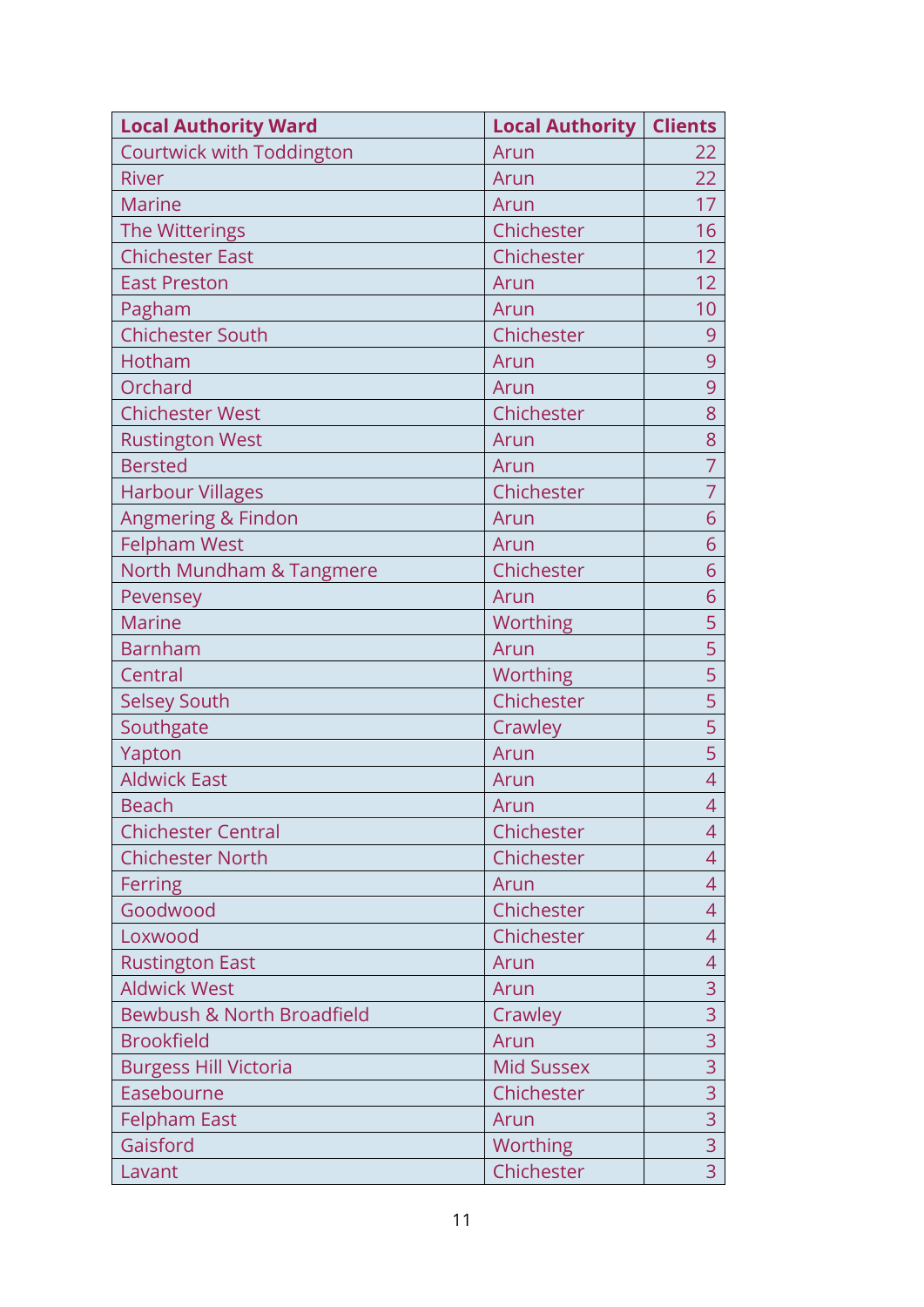| Midhurst                                         | Chichester        | 3              |
|--------------------------------------------------|-------------------|----------------|
| Sidlesham with Selsey North                      | Chichester        | 3              |
| <b>Storrington &amp; Washington</b>              | Horsham           | 3              |
| <b>Arundel &amp; Walberton</b>                   | Arun              | $\overline{2}$ |
| <b>Broadfield</b>                                | Crawley           | $\overline{2}$ |
| <b>Burgess Hill Franklands</b>                   | <b>Mid Sussex</b> | $\overline{2}$ |
| <b>Burgess Hill Meeds</b>                        | <b>Mid Sussex</b> | $\overline{2}$ |
| <b>Colgate &amp; Rusper</b>                      | Horsham           | $\overline{2}$ |
| Cowfold, Shermanbury & West Grinstead            | Horsham           | $\overline{2}$ |
| <b>Dormansland and Felcourt</b>                  | <b>Tandridge</b>  | $\overline{2}$ |
| <b>East Grinstead Town</b>                       | <b>Mid Sussex</b> | $\overline{2}$ |
| Forest                                           | Horsham           | $\overline{2}$ |
| <b>Gossops Green &amp; North East Broadfield</b> | Crawley           | $\overline{2}$ |
| <b>Harting</b>                                   | Chichester        | $\overline{2}$ |
| <b>Haywards Heath Bentswood</b>                  | <b>Mid Sussex</b> | $\overline{2}$ |
| Middleton-on-Sea                                 | Arun              | $\overline{2}$ |
| Offington                                        | Worthing          | $\overline{2}$ |
| Petworth                                         | Chichester        | $\overline{2}$ |
| Pulborough, Coldwaltham & Amberley               | Horsham           | $\overline{2}$ |
| Selden                                           | Worthing          | $\overline{2}$ |
| Southbourne                                      | Chichester        | $\overline{2}$ |
| Southlands                                       | Adur              | $\overline{2}$ |
| <b>Three Bridges</b>                             | Crawley           | $\overline{2}$ |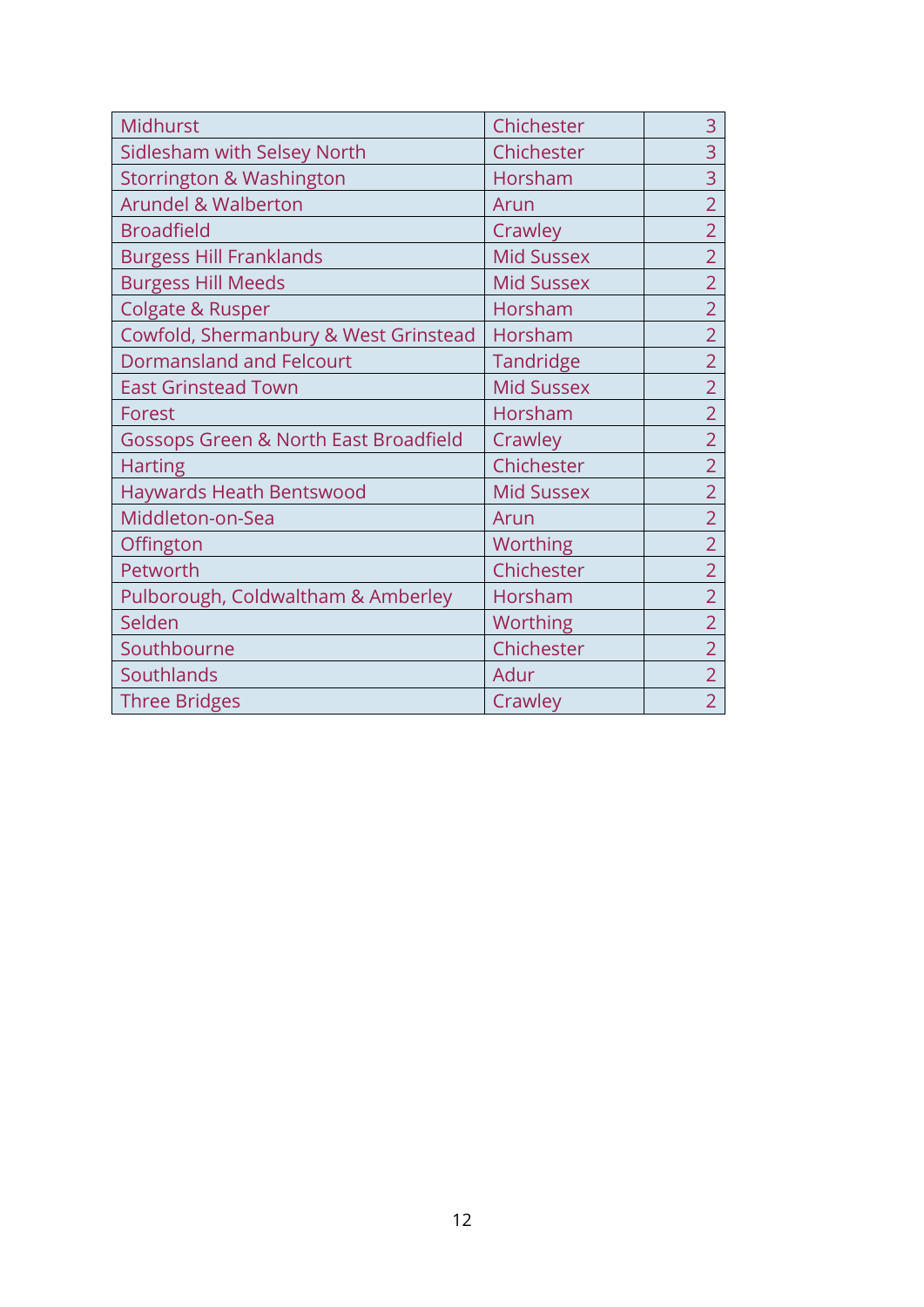# <span id="page-12-0"></span>**What did we help with?**

In line with our core advice service, benefits were the topic most clients required support with, including growing numbers requiring support with Universal Credit. We expect the Universal Credit numbers to increase further with the removal of the Severe Disability Premium gateway in January 2021, meaning more disabled people will move to Universal Credit and may require support

|                                  | <b>Issues</b> |
|----------------------------------|---------------|
| Benefits & tax credits           | 697           |
| <b>Benefits Universal Credit</b> | 182           |
| Consumer goods & services        | 20            |
| Debt                             | 192           |
| Discrimination & Hate & GVA      | 44            |
| Education                        | 1             |
| Employment                       | 51            |
| Financial services & capability  | 27            |
| Health & community care          | 40            |
| Housing                          | 119           |
| Immigration & asylum             | Δ             |
| Legal                            | 29            |
| Other                            | 53            |
| Relationships & family           | 21            |
| Tax                              | 3             |
| Travel & transport               | 50            |
| Utilities & communications       | 46            |
| <b>Grand Total</b>               | 1,579         |
|                                  |               |

with understanding the differences between it and legacy benefits. Understanding transitional payments will be a further learning point for our advisers too as this will be the first time our area is affected by this.

349 of the benefit-related issues were about Personal Independence Payment. When assisting clients with their PIP claim or appeal, we highlight the criteria to clients so that they feel confident in challenging incorrect decisions. We also use the data submitted by

clients on incorrect awards to aid our national campaign to improve the claiming process of PIP, to help make things better for future claimants and ensure disabled people are treated fairly.

Debt was the second-highest topic and typically requires casework to help produce an accurate financial statement, maximise income, reduce expenditure and consider the right debt option. By going through this rigorous process, clients can not only have their immediate worries alleviated but also feel confident that their finances are much more stable and are less likely to fall into debt again in the future.

Due to the interlinking nature of topics such as debt, housing and benefits, our advisers ensure they are holistic in their approach and take the time to break the advice into manageable chunks for the client. In 2021, we look to focus more on how we can make our advice more accessible in content, appealing to different styles of learning and different needs.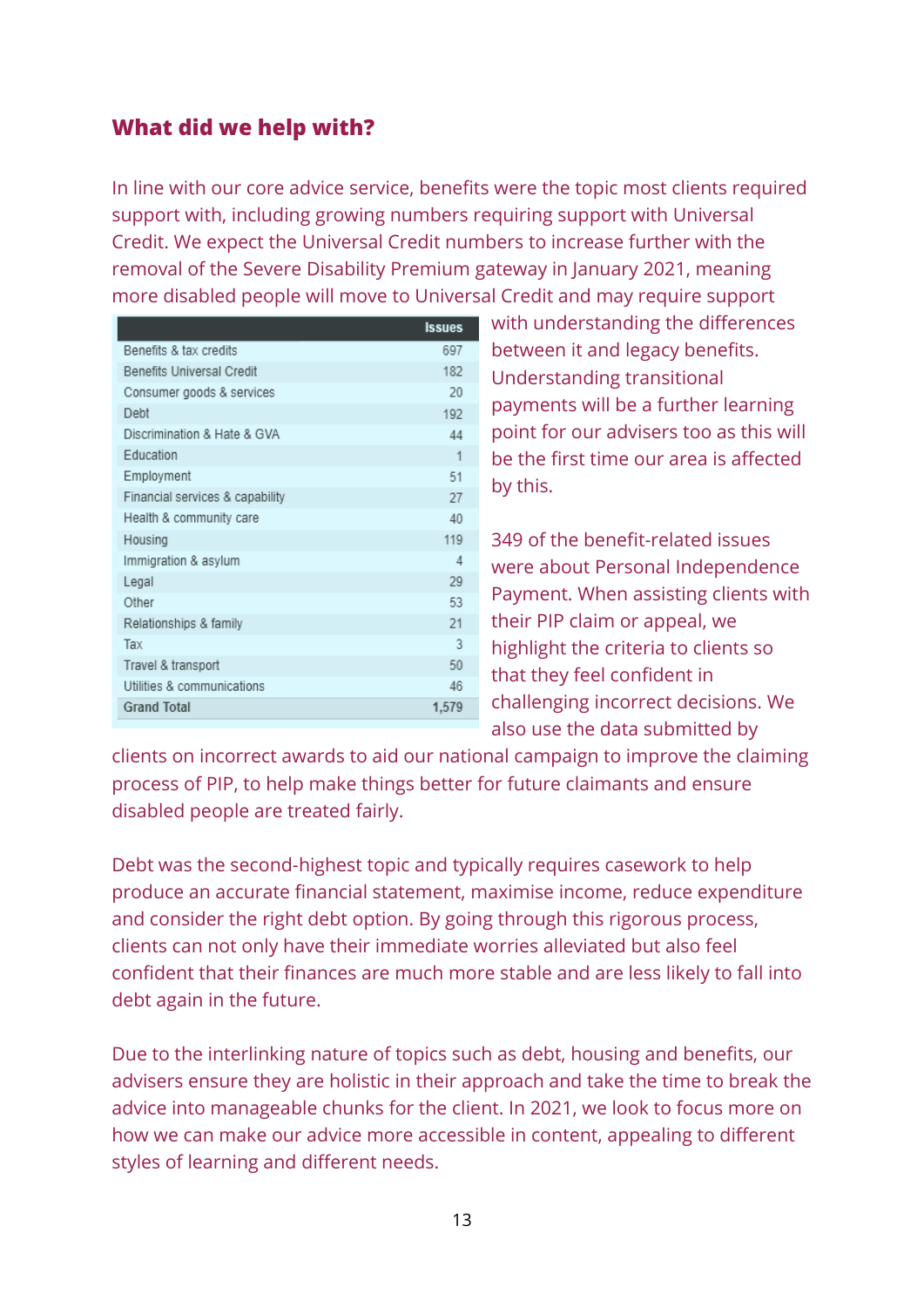#### <span id="page-13-0"></span>**Outcomes**

The total financial outcomes achieved for clients in the demographic groups in year one totaled **£611,851**. Of this, £421,252 related to Personal Independence Payments and Attendance Allowance: the awards for these vary between 1 and 10 years and the figure used describes just 1 year of payment. Therefore, if we averaged all awards to a conservative 3 years, the total financial benefit to our clients from year 1 would be **£1,263,756**.

It's not just financial outcomes that are important for this project. Some of our top non-financial outcomes were:

- Obtaining blue badges
- Arranging a care or carer assessment through Adult Social Services
- Helping clients understand their budget
- Getting them on the Priority Services Register, so they'll still have power in a blackout
- Help understanding forms or documents
- Linking to mental health support services
- Help making complaints against unfair practices
- Understanding employment rights
- Identifying and challenging discrimination
- Linking with digital support to improve digital skills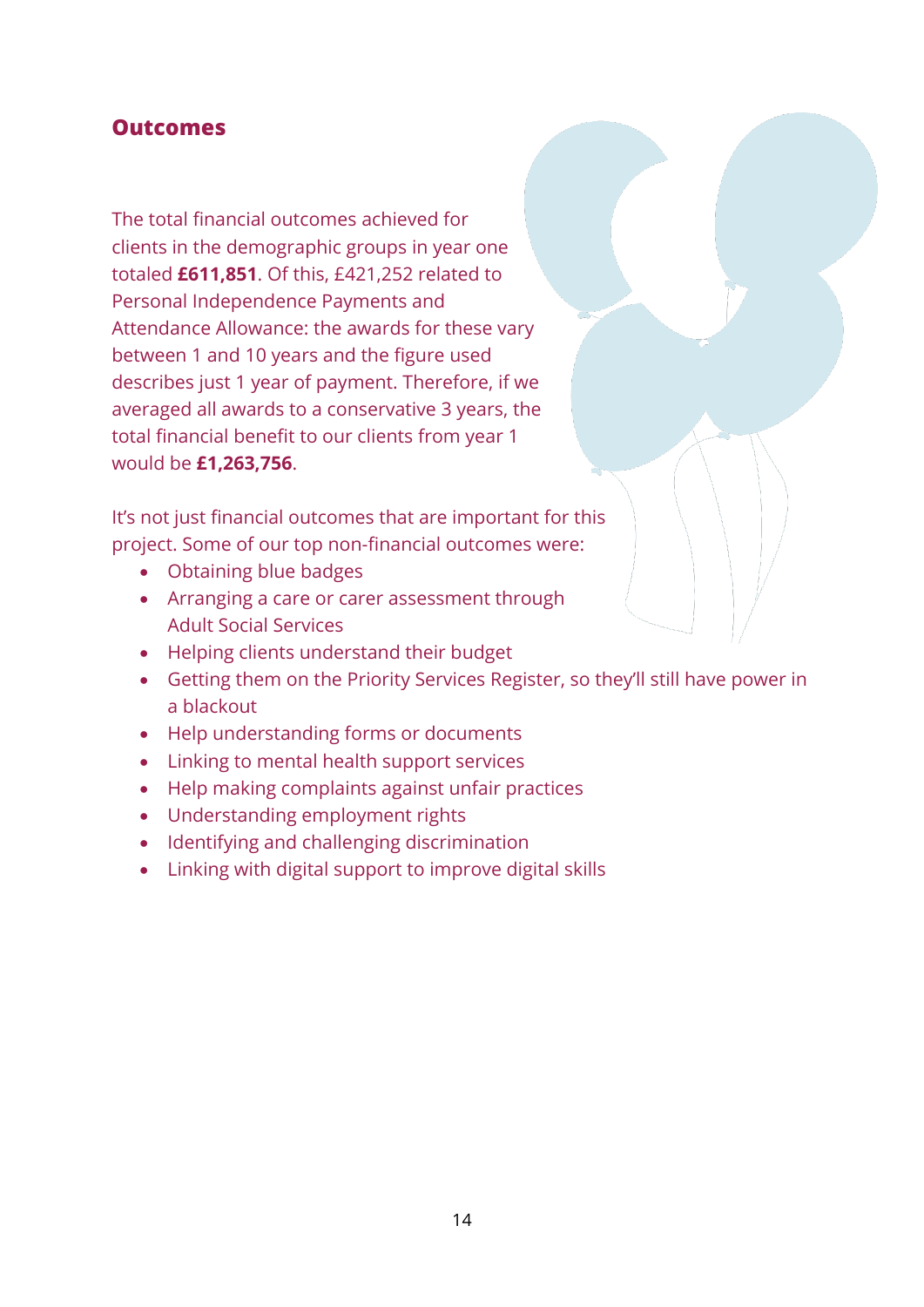#### <span id="page-14-0"></span>**Case Studies**

1. Our client was a male in his fifties, married with a teenage daughter and adult step-son. His wife was alcohol-dependent and verbally and physically abusive to the client and his daughter, with the step-son sometimes involved in the abuse also. The client had mobility issues and was awaiting an operation. The abuse had worsened during the pandemic. The client obtained a non-molestation order that expired. His wife monitored his calls so he found it difficult to get support. Initially the local authority did not accept the urgency of the client's situation but with our help, we were able to help the client move into emergency housing. We were also able to get the client's name removed from his old tenancy

> and reduce the liability for outstanding rent the client had when his wife failed to contribute. Although the client has a long road ahead, he was incredibly grateful for the support we gave him in escaping abuse and getting prepared for his new life with his daughter.

2. Our client had conditions including osteoporosis, partial hip replacement, ulcerated ankles, diverticulitis, hiatus hernia, prostate cancer and Alzheimer's. As such, we dealt with the client's wife who had Power of Attorney to act for the client. The couple did not drive and relied on taxis which were becoming expensive to get out and about. Our adviser suggested claiming Attendance Allowance and helped the client's wife complete the form as she was unsure how

to put across the difficulties the client has. We were able to secure the client the highest rate of the award, equalling over £4,500 per year. This meant they could afford to go out and about more which greatly benefited both the client and the client's wife. We also identified eligibility for a blue badge to use when travelling with others. Due to the client's Alzheimer's, we identified that they could also receive the SMI discount on their Council Tax, freeing up even more income to spend on things that helped both the client and the client's wife's wellbeing.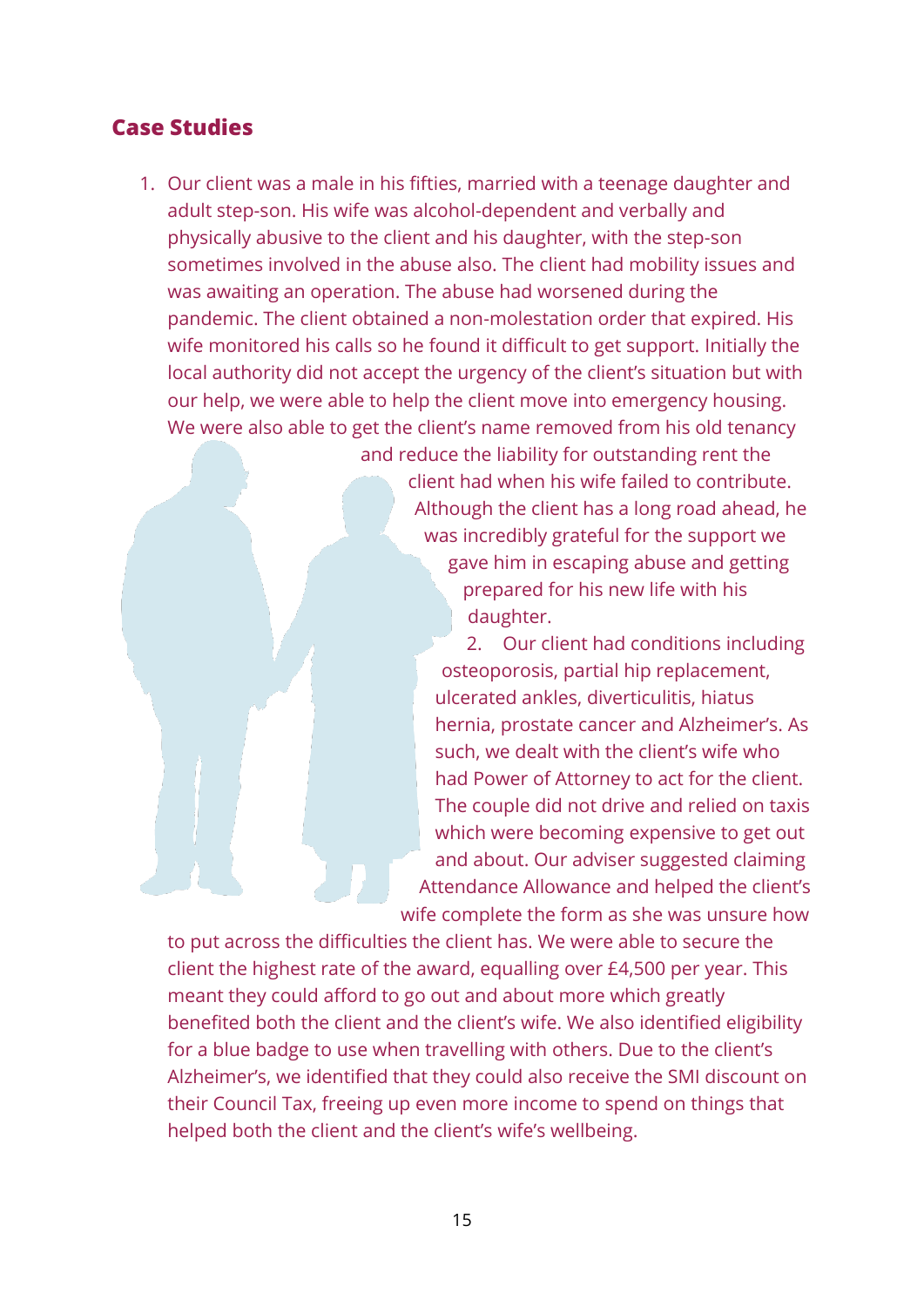# <span id="page-15-0"></span>**Financial summary**

The budget for year 1 totaled £76,843. Our actual total expenditure was £77,110; a small variance of -£267.

#### **Underspends:**

- Recruitment we were able to draw in a good number of applications through free resources such as Indeed, our social media platforms, our website and internally, so paying for extra recruitment resources was not necessary.
- Training the team were able to mostly complete a self-study plan with support for the existing in-house trainers and management team.
- Travel this was reduced substantially due to moving to remote working at the end of March.
- Premises this was slightly reduced due to reduced usage of premises by the project during home working.
- Office equipment this is just a marginal underspend of £3.

#### **Overspends:**

- General running costs This is a small overspend of £76.
- Staff overheads Again, this is a small overspend and is balanced by some of the areas of underspending.
- Office costs There have been increased costs in this area due to the need for extra equipment needed for our advisers to work remotely.
- Governance This was more than initially anticipated but again has been balanced by reduced expenditure in other areas.

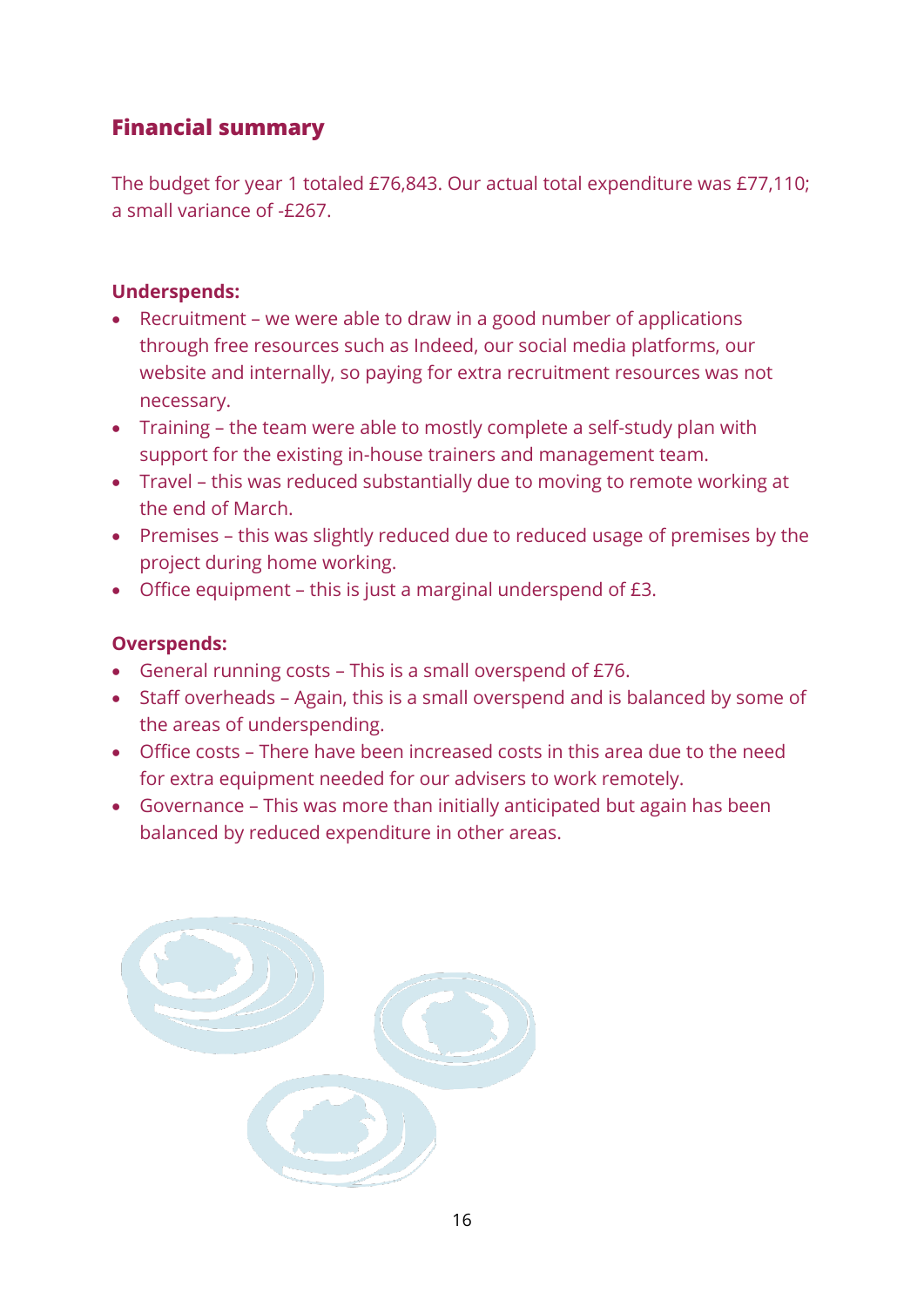# <span id="page-16-0"></span>**Learning**

- 1. The home visiting service was immediately well received by the community who felt it was a much-needed service, as evidenced by the immediate update from referrers and clients alike.
- 2. Our policies and procedures we have created have helped our staff to feel confident and safe in their work. Some extra support was needed to understand potential safeguarding issues so we improved our training around this which will benefit the whole organisation.
- 3. Some staffing changes have allowed us to understand the essential qualities of a home visiting adviser further, including the different skills needed in comparison to a generalist adviser. We have now built a team that are confident independent workers with excellent research skills and are sensitive to the needs of disabled people and their carers.
- 4. Joint working with internal and external services has allowed for a smoother client journey, allowing us to ensure a client is helped holistically and doesn't have to repeat their story to multiple people.
- 5. Working in a preventative manner, as well as reacting to presenting crises, has helped clients to feel more in control of their future, e.g. identifying where inaction could lead to homelessness, ensuring bailiffs don't visit clients, improving income to reduce risk of debt.
- 6. We can consider home working for future work, potentially reducing office costs, travel costs and increasing adviser productivity.
- 7. In the absence of a face-to-face services, we have developed new ways of working that should still be considered when helping clients in future, such as short visits for document collection.
- 8. Being able to fully tailor the service to the client is essential and the next year will be spent further enhancing this to ensure we cater for all needs and our approach is truly person-centred.
- 9. The pandemic has affected everyone but in particular disabled people who may have had their health services reduced, become more isolated and had changes to the way they access their services. We will need to monitor the effects of the pandemic on disabled people and carers in our community and consider if our support fully meets these new or exacerbated needs.
- 10.Whilst this year has been very challenging, we have been able to seize new opportunities including different ways of working, connecting with new community partners, linking with grant support and increase our knowledge of online tools that can help us use our time more effectively.